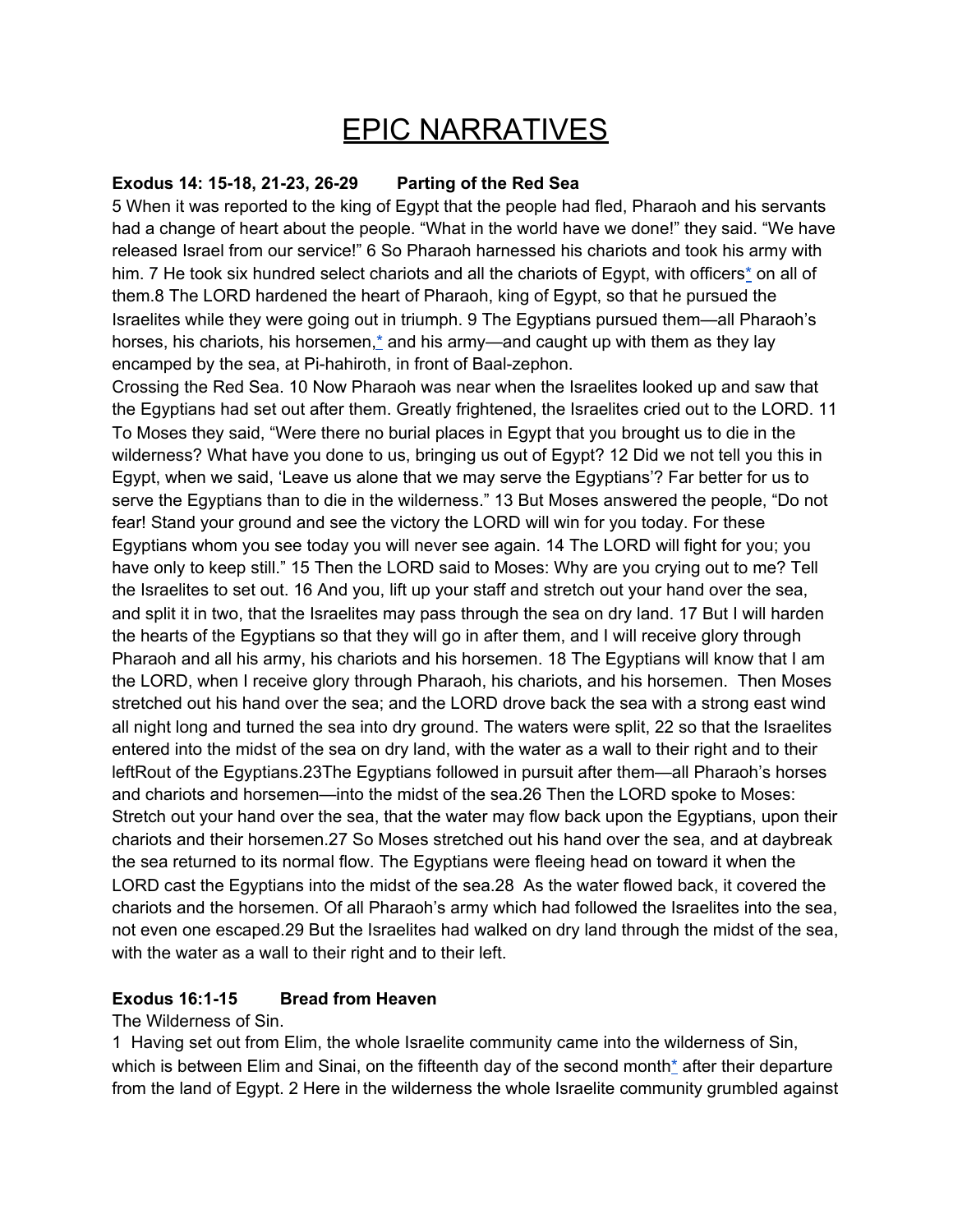Moses and Aaron.3 The Israelites said to them, "If only we had died at the LORD's hand in the land of Egypt, as we sat by our kettles of meat and ate our fill of bread! But you have led us into this wilderness to make this whole assembly die of famine!"

4 Then the LORD said to Moses:I am going to rain down bread from heaven[\\*](https://bible.usccb.org/bible/exodus/16#02016004-1) for you. Each day the people are to go out and gather their daily portion; thus will I test them, to see whether they follow my instructions or not. 5 On the sixth day, however, when they prepare what they bring in, let it be twice as much as they gather on the other days.

## **Acts 9:1-18 Saul's Conversion.**

1<sup>\*</sup> Now Saul, still breathing murderous threats against the disciples of the Lord, a went to the high priest 2 and asked him for letters to the synagogues in Damascus, that, if he should find any men or women who belonged to the Way, $*$  he might bring them back to Jerusalem in chains.3On his journey, as he was nearing Damascus, a light from the sky suddenly flashed around him.4 He fell to the ground and heard a voice saying to him, "Saul, Saul, why are you persecuting me?" 5He said, "Who are you, sir?" The reply came, "I am Jesus, whom you are persecuting.6 Now get up and go into the city and you will be told what you must do." 7 The men who were traveling with him stood speechless, for they heard the voice but could see no one. 8 Saul got up from the ground, but when he opened his eyes he could see nothing;[\\*](https://bible.usccb.org/bible/acts/9#52009008-1) so they led him by the hand and brought him to Damascus. 9 For three days he was unable to see, and he neither ate nor drank.

Saul's Baptism. 10 There was a disciple in Damascus named Ananias, and the Lord said to him in a vision, "Ananias." He answered, "Here I am, Lord." 11 The Lord said to him, "Get up and go to the street called Straight and ask at the house of Judas for a man from Tarsus named Saul. He is there praying 12 and [in a vision] he has seen a man named Ananias come in and lay [his] hands on him, that he may regain his sight." 13 But Ananias replied, "Lord, I have heard from many sources about this man, what evil things he has done to your holy one[s\\*](https://bible.usccb.org/bible/acts/9#52009013-1) in Jerusalem.14 And here he has authority from the chief priests to imprison all who call upon your name."15 But the Lord said to him, "Go, for this man is a chosen instrument of mine to carry my name before Gentiles, kings, and Israelites, 16

and I will show him what he will have to suffer for my name. 17

So Ananias went and entered the house; laying his hands on him, he said, "Saul, my brother, the Lord has sent me, Jesus who appeared to you on the way by which you came, that you may regain your sight and be filled with the holy Spirit."18 Immediately things like scales fell from his eyes and he regained his sight. He got up and was baptized,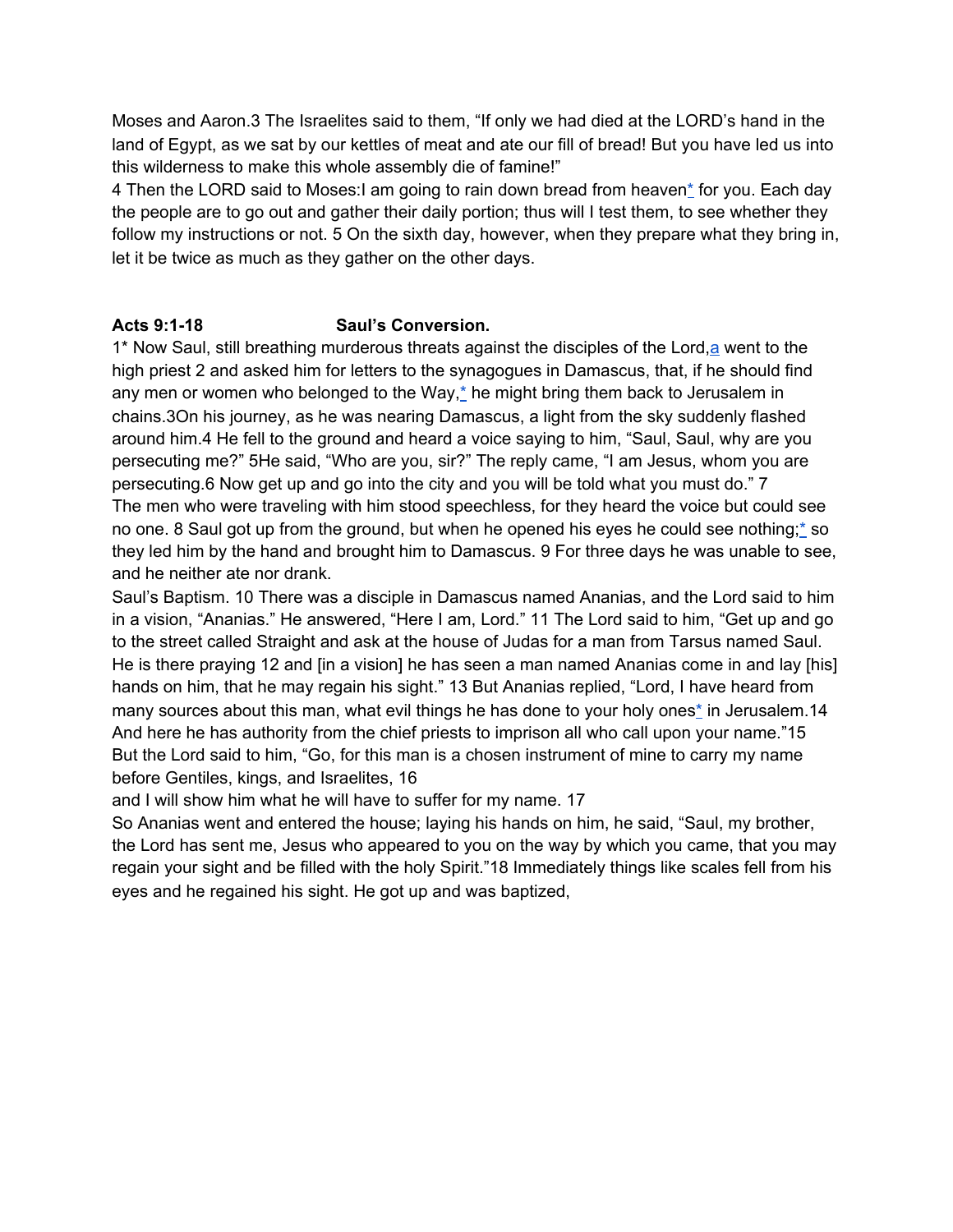#### **1 Samuel 17 David and Goliath**

The Challenge of Goliath. 1 The Philistines rallied their forces for battle at Socoh in Judah and camped between Socoh and Azekah at Ephes-dammim.2 Saul and the Israelites rallied and camped in the valley of the Elah, drawing up their battle line to meet the Philistines.3The Philistines were stationed on one hill and the Israelites on an opposite hill, with a valley between them.4 A champion named Goliath of Gath came out from the Philistine camp; he was six cubits and a span[\\*](https://bible.usccb.org/bible/1samuel/17#09017004-1) tall. 5 He had a bronze helmet on his head and wore a bronze breastplate of scale armor weighing five thousand shekels, 6 bronze greaves, and had a bronze scimitar slung from his shoulders.7 The shaft of his javelin was like a weaver's beam, and its iron head weighed six hundred shekels.[\\*](https://bible.usccb.org/bible/1samuel/17#09017007-1) His shield-bearer went ahead of him. 8 He stood and shouted to the ranks of Israel: "Why come out in battle formation? I am a Philistine, and you are Saul's servants. Choose one of your men, and have him come down to me. 9 If he beats me in combat and kills me, we will be your vassals; but if I beat him and kill him, you shall be our vassals and serve us." 10 The Philistine continued: "I defy the ranks of Israel today. Give me a man and let us fight together." 11 When Saul and all Israel heard this challenge of the Philistine, they were stunned and terrified. David Comes to the Camp. $*$  12 David was the son of an Ephrathite named Jesse from Bethlehem in Judah who had eight sons. In the days of Saul Jesse was old and well on in years.13 The three oldest sons of Jesse had followed Saul to war; the names of these three sons who had gone off to war were Eliab the firstborn; Abinadab the second; and Shammah the third. 14 David was the youngest. While the three oldest had joined Saul,

15 David would come and go from Saul's presence to tend his father's sheep at Bethlehem.[c](https://bible.usccb.org/bible/1samuel/17#09017015-c) 16 Meanwhile the Philistine came forward and took his stand morning and evening for forty days. 17 Now Jesse said to his son David: "Take this ephah of roasted grain and these ten loaves for your brothers, and bring them quickly to your brothers in the camp.

18 Also take these ten cheeses for the field officer. Greet your brothers and bring home some token from them. 19 Saul and your brothers, together with all Israel, are at war with the Philistines in the valley of the Elah." 20 Early the next morning, having left the flock with a shepherd, David packed up and set out, as Jesse had commanded him. He reached the barricade of the camp just as the army, on their way to the battleground, were shouting their battle cry. 21 The Israelites and the Philistines drew up opposite each other in battle array. 22 David entrusted what he had brought to the keeper of the baggage and hastened to the battle line, where he greeted his brothers.23 While he was talking with them, the Philistine champion, by name Goliath of Gath, came up from the ranks of the Philistines and spoke as before, and David listened. 24 When the Israelites saw the man, they all retreated before him, terrified.25 The Israelites had been saying: "Do you see this man coming up? He comes up to insult Israel. The king will make whoever kills him a very wealthy man. He will give his daughter to him and declare his father's family exempt from taxes in Israel." 26 David now said to the men standing near him: "How will the man who kills this Philistine and frees Israel from disgrace be rewarded? Who is this uncircumcised Philistine that he should insult the armies of the living God?" 27 They repeated the same words to him and said, "That is how the man who kills him will be rewarded."28 When Eliab, his oldest brother, heard him speaking with the men, he grew angry with David and said: "Why did you come down? With whom have you left those sheep in the wilderness? I know your arrogance and dishonest heart. You came down to enjoy the